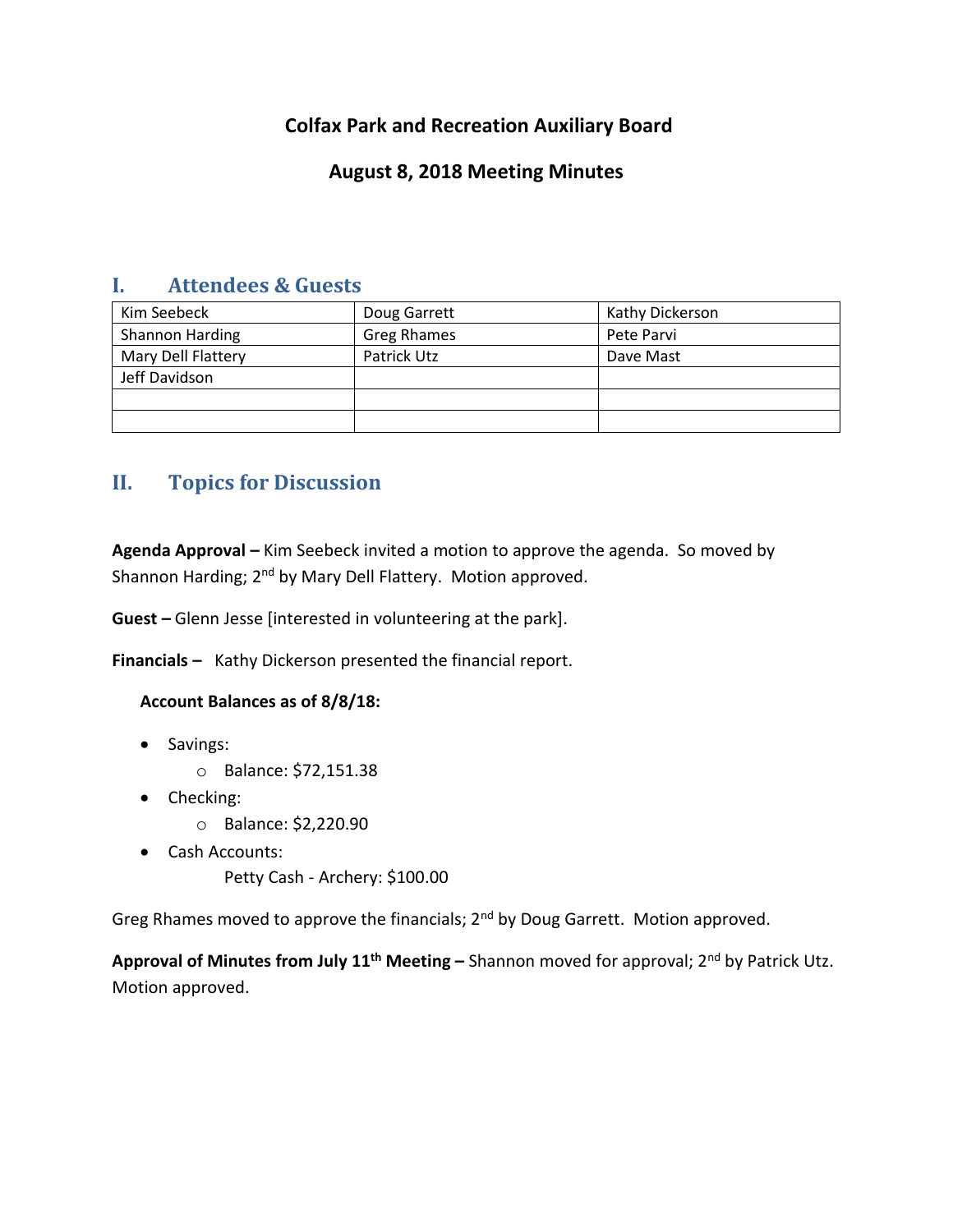## **Committee Reports**

● **Promotions Committee –** Mary Dell provided a brief report on the concert and disc golf fundraisers. As a result, the committee has a recommendation for 2019. Kim shared a handout with the Board. The recommendation is the Board cease putting on the concerts; they're labor and planning intensive, as well as expensive. We're not getting a good return on our investment. In its place, it was suggested the Board put on a duathlon at the park, perhaps running and kayaking. Discussion ensued.

● **Operations/Planning Committee** – A workday has been scheduled for the 18th – the Boy Scouts will be coming out to put together the remaining picnic tables; they'll also be cleaning up the shoreline. Doug reported that we still need people to volunteer for closing the park as there are a "lot of holes in the calendar." Doug and Greg talked about the possibility of adding five more campsites for next season – those sites would be located to the east of the existing campsites and offer more shade.

● **Nominations Committee** – Don Edwards & Kent Deal are absent. No report.

**Review Existing Board Membership/Committee Assignments** – Discussion regarding attendance and participation of Board members and recruitment of more active members.

### **Old Business**

*Watercraft Rental Shelter - Update* – The shelter has been completed. A brief discussion was had concerning the future addition of some form of storage off of the back side.

*Eagle Scout Project/Camping Registration Kiosk - Update* – Doug reported the roof has not yet been completed on the camping registration kiosk. If the scouts do not complete it, we will do it ourselves. Shannon commented that the Eagle Scout project has been problematic from the start – it was late to begin and now months and months later it's still not complete.

*Red Bridge Update* –Jeff Davidson advised the Board that the senior Engineering class out of the University of Iowa is going to be involved with the effort to Save the Red Bridge. More particularly, Jeff discussed what the students will generate by their participation – preparation of a report that can be given to any engineering firm when we're ready to move forward with the project. They'll begin this fall semester. Relatedly, Dave Mast reported that Abstracts will be clarifying the ownership of land on south side of river in the very near future as there had been some confusion regarding ownership of the surrounding parcels.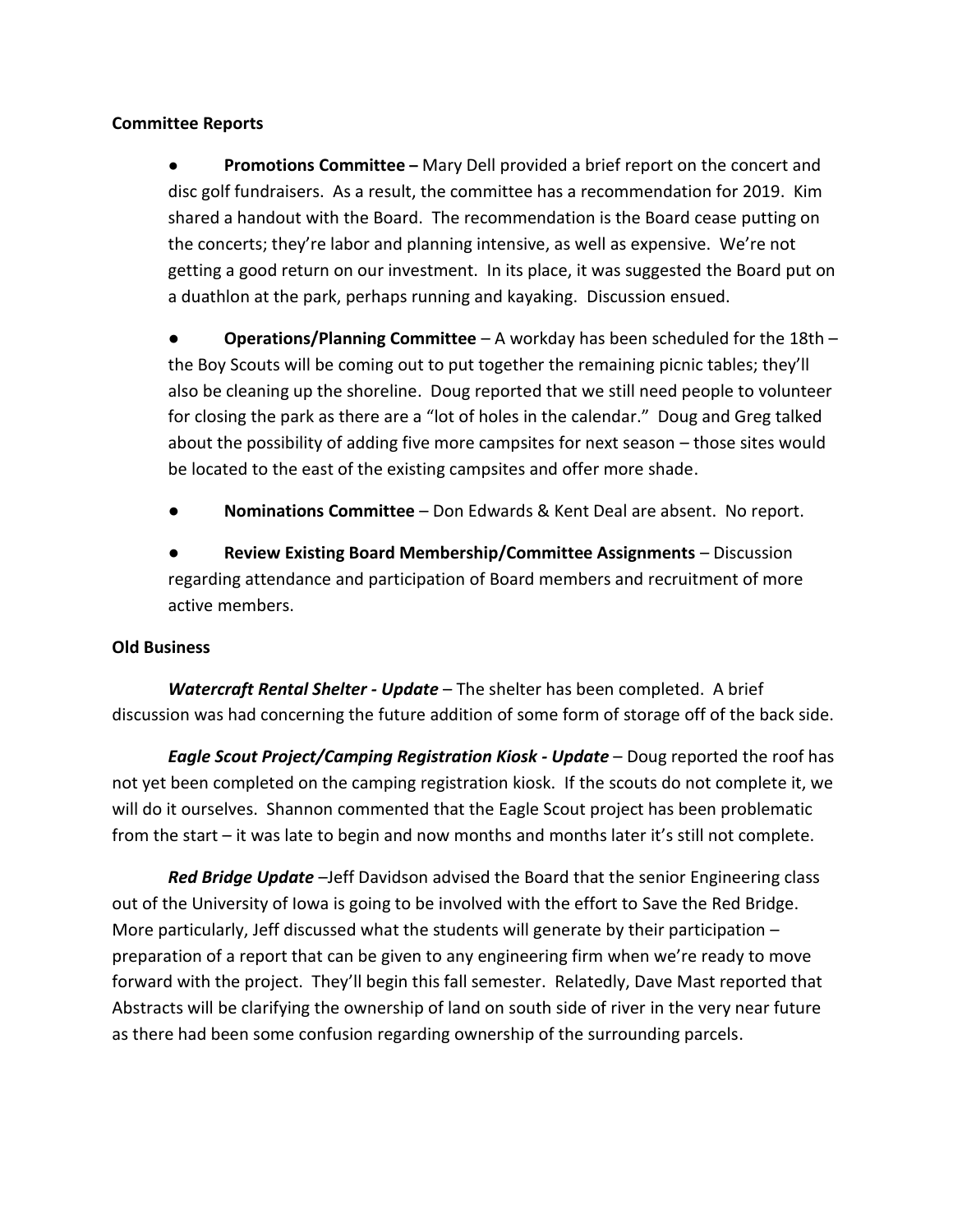#### *Grant Applications Report:*

*Paint Iowa Beautiful/Interior Block Building Completion* – Tony Edwards has also offered to paint the interior west half of the block building. He hopes to begin by the end of this week or next. The colors will remain consistent: white with brown trim. Doug reported that Dennis Farland had indicated to him that a gentleman by the name of Tony Rempp is willing to paint our logo on the side of the office building and on the pole building. So it is anticipated that we'll use some portion of the grant funds for blue and green paint in order to accomplish that project.

*Prairie Meadows Community Betterment/Post & Cable Fence* – We are awaiting receipt of the funding. In any event, the project will be completed this fall.

*Jasper County Foundation/30 Picnic Tables* – The materials have all been purchased and delivered. In fact, 20 of the tables have been constructed and set out around the park. As indicated earlier, the 18th is a workday and an area Boy Scout troop will be completing construction of the remainder of the picnic tables after enjoying a morning of kayaking.

*Pump and Test Water on Large Well Head at QSP* – The water still hasn't been tested; Doug spoke with Bob Rhone this week. Bob indicated he hopes to get to it soon.

*ADA Fishing Dock* – Greg shared with the Board two conceptual pictures of an ADA compliant fishing dock on the public or west lake. These are just concept drawings. Discussion ensued. The project, in addition to the cost of the dock itself, would involve pouring concrete from the parking lot between the camping and kayak kiosks, down to the lake, to the south side of the boat launch as it exists. The dock itself would extend into lake about 40 feet and would be completely ADA complaint. It was decided a committee would be formed to develop the project scope and estimate costs. In the meantime, fundraising for the dock can begin and any proceeds will be earmarked separately for the project.

**Donation/Volunteer Envelopes** – The Board was advised that the new volunteer envelopes are now available out at the park, maintained on the left hand side of the camping registration kiosk. Additionally, the new brochures are available there as well. Doug indicated he has posted about it on Facebook.

### **New Business**

*Beach Potential* – Linder Construction has offered to come out and build the beach for QSP in the area designated on the long range plan. They would come in with scoop and two large bulldozers to scoop out from the center and create a berm where shoreline is, dig up